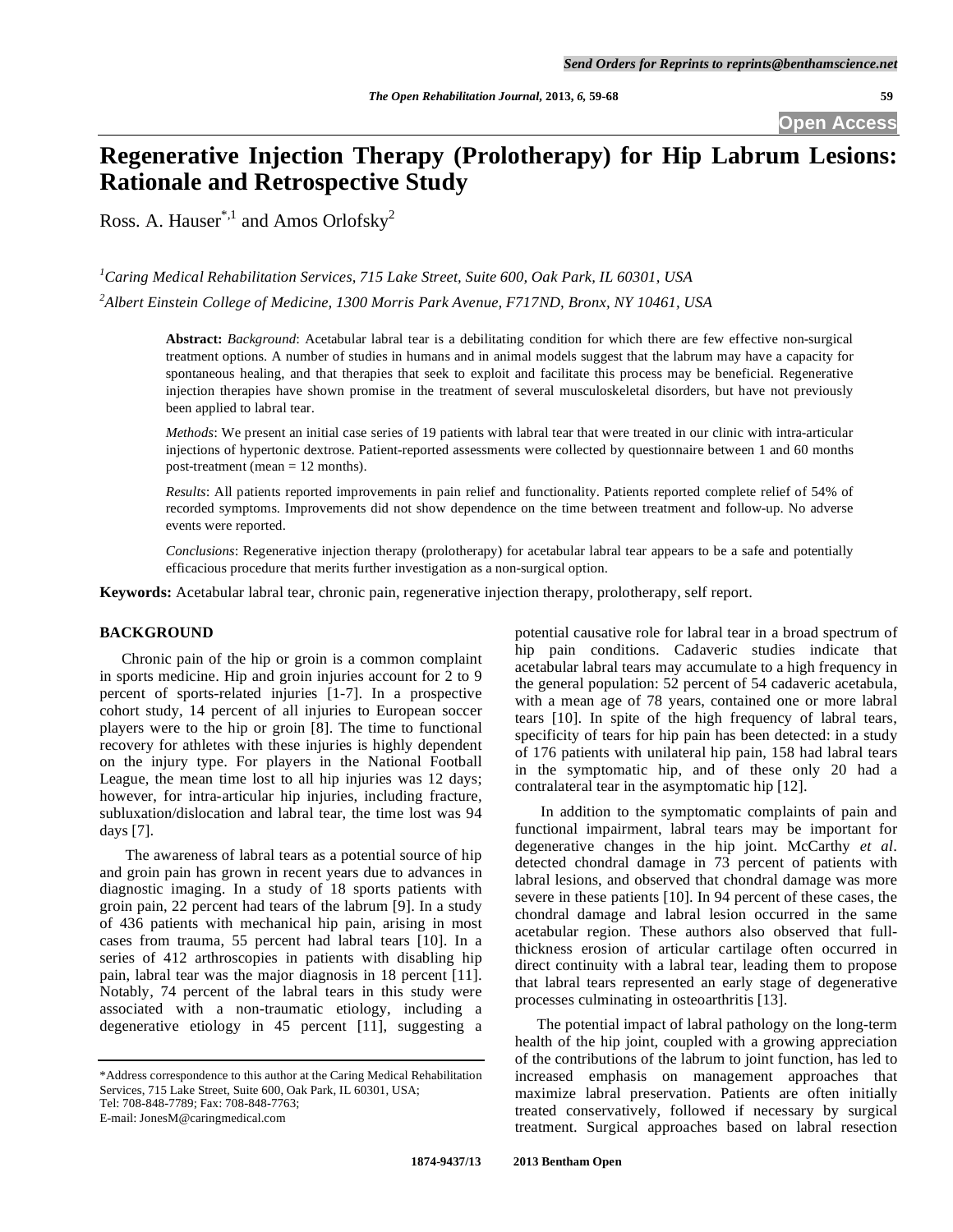have in recent years been supplemented by more preservative options that involve labral repair or reconstruction [14]. Preservative surgery is not optimal for many patients, however, and it would be valuable to develop preservative non-surgical options that enhance conservative treatment to provide satisfactory outcomes. Regenerative injection therapies have shown promise for functional restoration in a number of musculoskeletal complaints [15], but have not been explored for acetabular labral tears. Here we review and discuss this issue and present initial observations in a group of patients treated with regenerative injection (prolotherapy) for labral tears.

# **ACETABULAR LABRUM: ANATOMY AND FUNCTION**

 The labrum is a ring of tissue that runs circumferentially around the bony rim of the acetabulum. The articular margin of the labrum is directly apposed to the articular cartilage lining the acetabular surface (Fig. **1**).



**Fig. (1).** Anatomic features of the acetabular labrum (adapted from Seldes *et al*. [16]).

 The labrum is not a well vascularized tissue [16-19]. The external third of the labrum, adjacent to the capsular surface, contains clusters of blood vessels that travel circumferentially [16, 17, 19] (Fig. **1**). No vessels are observed in the internal two thirds of the tissue. These studies were carried out, however, in cadavers aged > 40 years, with a mean age much greater. The fetal acetabular labrum has been shown to be abundantly vascularized [20], similar to the perinatal meniscus [21]. The meniscus displays a gradual age-dependent loss of vascularity, progressing from the internal to the external surface [21]. By analogy, it is possible that the acetabular labrum of younger subjects, including many patients with traumatic labral pathology, is more completely vascularized than the cadaveric subjects that have been reported.

 The mechanical function of the labrum is not completely understood. Since the labrum increases acetabular coverage by 28 percent [22] and has biomechanical properties comparable to the meniscus [23], it may serve to enhance joint stability. A stabilizing role is supported by cadaveric studies [24,25]. The labrum may also contribute to joint stability by sealing the joint to maintain intra-articular hydrostatic pressure [26]. This sealing function may also be

important to maintain adequate joint lubrication and minimize the friction generated by movement of the femoral head [27]. In addition to its biomechanical functions, the detection of several kinds of proprioceptive nerve endings in the labrum suggests a potential role in proprioception [28].

# **DIAGNOSIS AND CLINICAL PRESENTATION OF LABRAL TEARS**

 Radiographic imaging has come to play a central role in the diagnosis of acetabular labral tears, although arthroscopy remains the gold standard. Plain radiographic images of hips with labral tears are typically normal, while plain MRI can detect labral tear, but with only 30 percent sensitivity and 36 percent accuracy, when compared to arthroscopy [29]. Magnetic resonance arthrography (MRA), in which MRI is enhanced by the intra-articular injection of gadolinium, has become the modality of choice for evaluation. The most recent studies find that MRA has a sensitivity of 93 - 100 percent and an accuracy of 93- 96 percent [30-32]. Metaanalysis supports the superior reliability of MRA to plain MRI, although variability and the use of small datasets were noted [33]. The accuracy of MRA may be dependent on training: for both MRA and plain MRI, the accuracy of labral tear diagnosis was 85 percent for musculoskeletal radiologists and 70 percent for general radiologists [34]. The need to distinguish between labral tears and normal variants of sublabral recesses represents a potential pitfall that may limit the accuracy of MRA [35]. Disadvantages of MRA include limited availability and morbidity due to postprocedural pain [36]. CT arthrography provides an alternative [37], although it may be inferior to MRA [38].

 While radiographic evaluation is valuable for differential diagnosis of labral tear against other potential sources of hip pain, diagnostic injection of the hip with local anesthetic is sufficient for discrimination of referred pain from pain generated by hip pathology. Pain relief following anesthetic injection is diagnostic for the hip as pain generator with a sensitivity of  $88 - 100$  percent and a specificity of  $81 - 100$ percent [39-41], implying high sensitivity for labral tear, though with likely lower specificity than MRI or MRA. The availability of this simple and inexpensive procedure suggests a potential advantage of non-surgical treatments, such as regenerative injection therapies. For these lowmorbidity therapies, which potentially target both the labrum and other intra-articular lesions, specific diagnosis of labral tear, requiring imaging, may be less critical than accurate diagnosis of the hip generator.

 Significant functional limitations are associated with labral tears. In a retrospective review by Burnett *et al*. of 66 consecutive cases of arthroscopically confirmed labral tear, patients reported limitation of walking distance to 6 blocks or less (36 percent), inability to sit for more than 30 minutes (31 percent) and difficulty in donning shoes and socks (37 percent) [42].

 Misdiagnosis is frequent. In the study of Burnett *et al*., the mean interval from onset of symptoms to definitive diagnosis was 21 months [42]. Thirty-three percent of the patients had been given a total of 18 different diagnoses other than labral tear. Thirty-nine percent had received recommendations for narcotic medication, and surgical intervention at sites other than the hip had been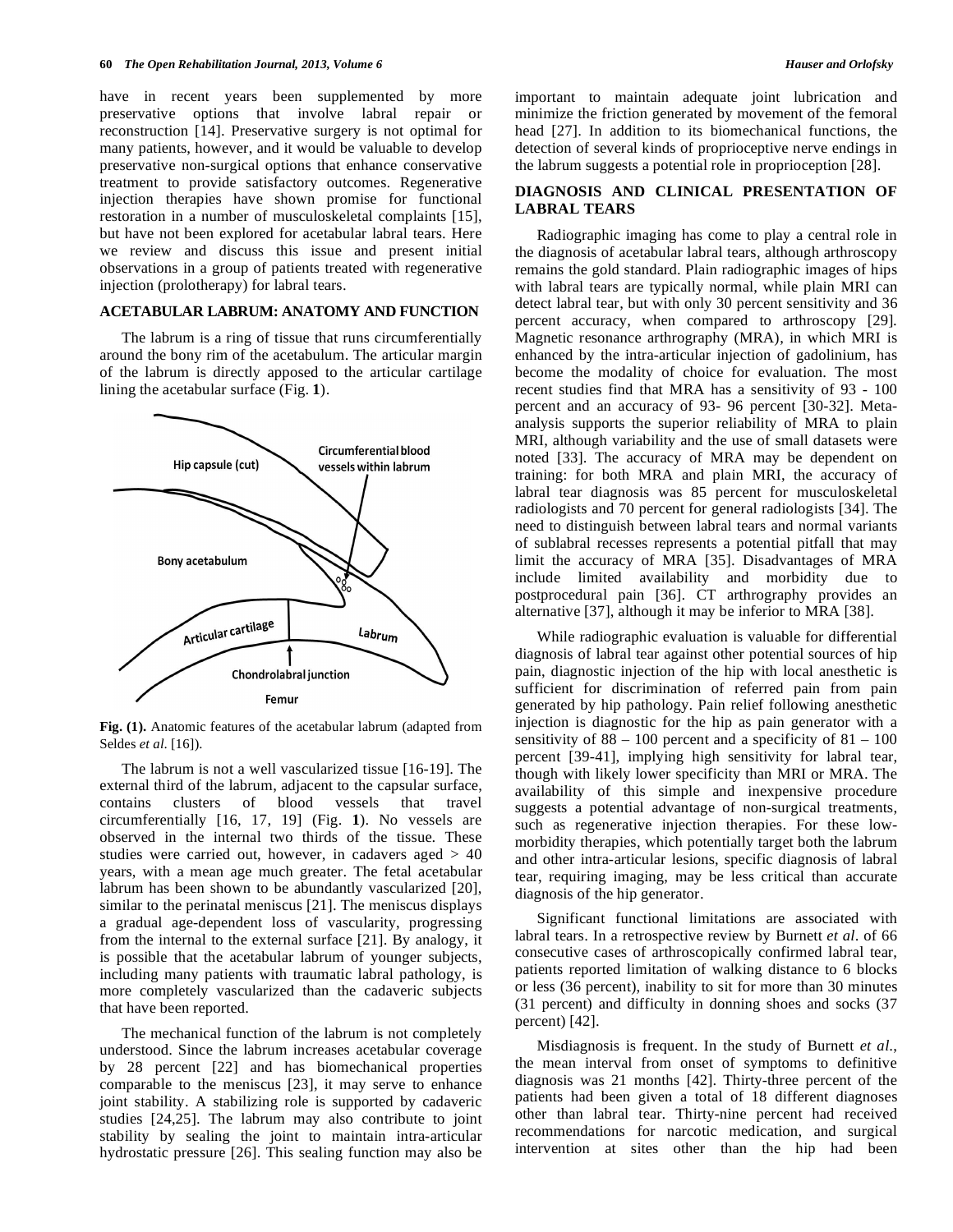recommended to 17 percent. Six percent had actually received these surgeries, without obtaining relief. It is conceivable that the lack of cost-effective, non-invasive options for the management of labral tear is an exacerbating factor in the misdiagnosis of these patients.

# **TREATMENT**

 Regimens of conservative management unfortunately do not provide lasting relief in most cases [43]. These treatments incorporate the concept of facilitating the spontaneous healing of the labral lesion. The failure of conservative approaches is therefore likely related to the limited healing capability of this poorly vascularized tissue, which is further discussed below. It has been proposed that manual procedures, including hip joint tractional maneuvers, may facilitate healing [44]. Studies in support of such approaches are lacking. In theory, treatments that enhance the vascularity or the healing activities within labral tissue, as well as in adjacent involved cartilage, hold promise for the improvement of conservative therapy and the avoidance of surgery. We will later discuss regenerative injection therapy as an approach of this kind.

 Patients who fail conservative treatment may be offered arthroscopy, which has become the cornerstone of interventional therapy for labral tear. Initially, surgical treatment, whether open or arthroscopic, focused on simple excision (debridement) of torn labrum. Growing appreciation for the functional importance of the labrum, coupled with concern over the potential contribution of labral defects to eventual osteoarthritic progression, has led to a new emphasis on labral preservation and the development of techniques for arthroscopic repair of labral tears [45, 46]. Typically, detachment of the labrum is followed by acetabular resection to correct femoroacetabular impingement (FAI) and subsequent refixation of the labrum to the rim [47]. A limitation of the repair/refixation procedures is that many labral tears are not eligible for this procedure: these include tears with cleavage planes perpendicular to the margin (radial flaps), which are very frequent [48], as well as tears with degeneration, calcification or ossification of the tissue [45, 46, 49]. In addition, the efficacy of repair for maintaining the sealing function of the labrum may be dependent on the suturing procedure chosen by the surgeon [14]. A recent systematic review of studies comparing labral resection and labral repair [50] concludes that labral preservation appears to produce slightly better outcomes, and one of these studies has been updated to 3.5 years of follow-up with similar outcome [51]).

 A systematic review of studies of patient satisfaction following arthroscopy for labral tear found that good-toexcellent results were observed in 68 – 93 percent of cases [52]. Positive outcome was strongly dependent on the degree of cartilage degeneration observed intraoperatively: fewer than half of patients with arthritic changes or chondromalacia obtained good results [13, 53]. None of these studies contained controls or a cohort design, and none had a mean follow-up period greater than three years. A more recent study of 97 patients treated for FAI with labral tear had a mean follow-up of 58 months and reported an increase in Christensen nonarthritic hip score from 55 to 84 [54].

 Major complications from hip arthroscopy were uncommon in a recent prospective study [55]. However, the authors noted that the extent of iatrogenic damage to chondral or labral tissue was difficult to ascertain. They suggested that the 18 percent of cases in which access was considered difficult might represent an upper limit for iatrogenic damage. Although described by many authors, labral puncture or chondral scuffing during arthroscopy are not usually included among complications and are likely to be underreported [56, 57]. Badylak *et al*. reported that iatrogenic labral puncture occurred in 20 percent of cases in a consecutive series of 250 hip arthroscopies [58]. Ilizaliturri *et al*. observed 68 cases of iatrogenic cartilage lesions and one labral puncture in a consecutive series of 100 arthroscopies [59]. While neither of these two studies observed any effect of the iatrogenic injuries on short-term outcome [58, 59], the long-term consequences with respect to potential iatrogenic osteoarthritis or other pathologies are unknown. Labral resection is also a potential source of iatrogenic illness, since cadaveric studies indicate that resection, in contrast to labral repair, results in cartilage consolidation and increased cartilage strain, perhaps due to compromise of joint sealing and pressurization [26].

# **NEW DIRECTIONS IN LABRAL TEAR TREATMENT**

 The development of arthroscopic procedures has been beneficial to large numbers of patients suffering from hip pain. The limitations of these procedures, however, are a stimulus to the exploration of alternative modalities. In spite of its benefits, arthroscopy remains an expensive, invasive procedure whose long-term efficacy and potential iatrogenic effects are not well understood. Many patients with labral tear are not considered eligible for labrum-preserving repair, and labral resection in these patients may result in long-term compromise of labral functionality and health of the hip joint. Finally, patients with cartilage degeneration derive limited benefit from arthroscopy.

 A potential alternative to surgery is to exploit and amplify spontaneous healing and repair processes in the hip joint. Current trends in arthroscopy already point in this direction. Labral repair embodies the concept that approximation of cleaved labral fragments may lead to healing and restoration of an intact structure. Labral refixation to the external acetabular surface is founded on the expectation that at least the external third of the labrum is sufficiently vascularized to support a process of healing and bonding to the acetabulum. This expectation is supported by observation of partial healing of an incised and repaired labrum in an ovine model [60]. The authors observed two kinds of healing: 1) a proliferation of fibrovascular scar tissue originating at the capsular labral surface, and 2) formation of new bone at regions of exposed acetabulum. The scar tissue progressed toward the articular labral surface, leaving only a shallow unhealed cleft at the articular side. The authors note that incomplete healing may have been related to the immediate and full weight-bearing permitted to the animals post-surgery. They did not examine spontaneous healing in the absence of arthroscopic repair. These findings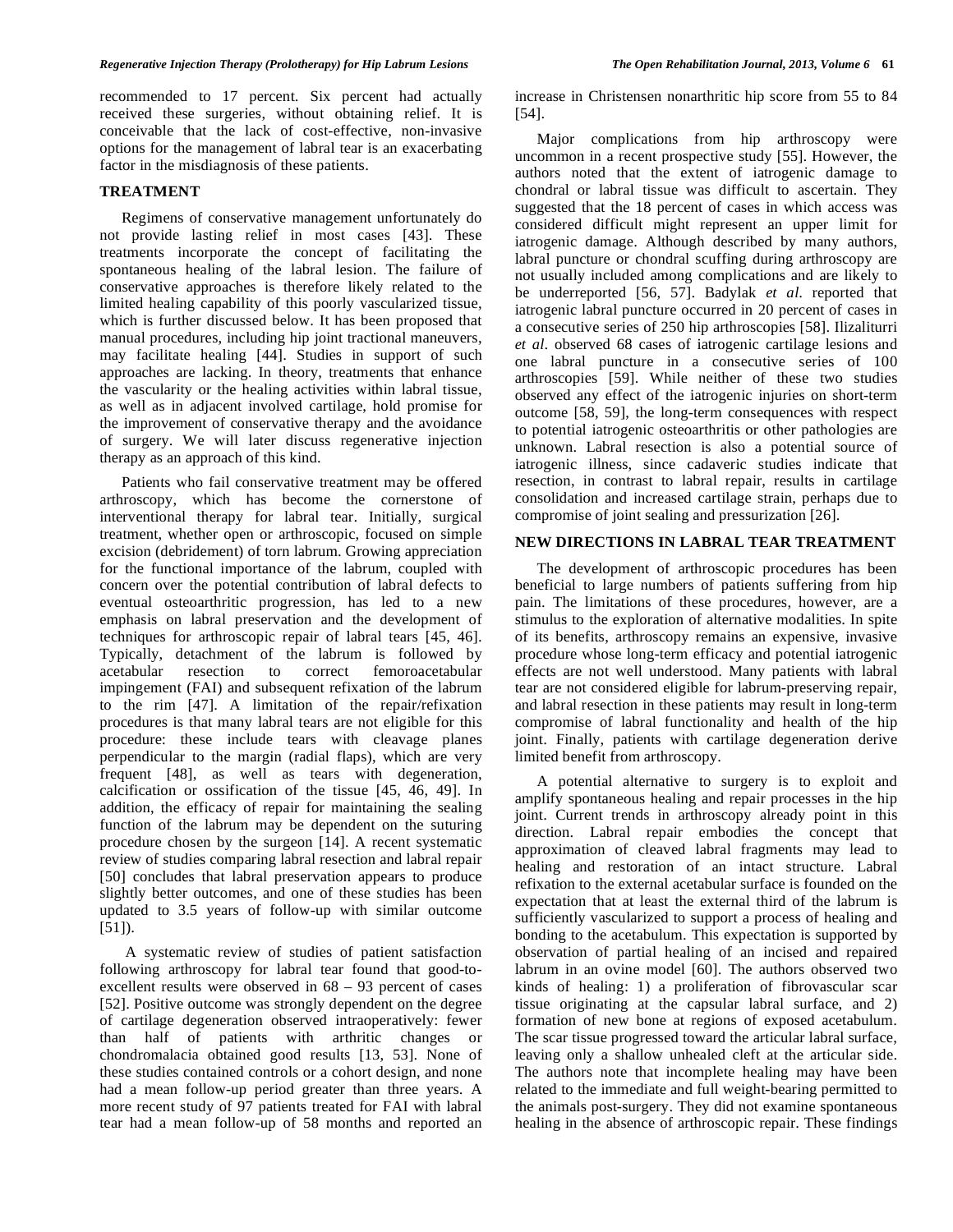suggest a potential for labral healing that may extend beyond the vascularized region of normal labrum.

 These developments raise the question as to whether it is possible to generate beneficial healing responses in the hip joint without recourse to surgical intervention. The rationale for this approach is built on observations of spontaneous healing in disrupted labrum, both in an animal model and in patients. In the sheep model, resection of the superior one third of the labrum, without repair, induced a regenerative process that led to the replacement of the defect with dense fibrous tissue, of similar triangular shape to normal labrum, in 16 of 18 animals, including 5 of 6 animals at 6 weeks, the earliest timepoint examined [61]. The regenerative process included remodeling of subchondral bone, ingrowth of new blood vessels, and apparent penetration of remodeled bone by scar tissue fibers. The new tissue was approximately 130 percent larger in cross-sectional area than control, shamoperated labrum. Healing occurred in spite of the limitation imposed by full weight-bearing post-surgery. The ovine labrum is notable for its histologic resemblance to human labrum, including restriction of vascularity to the capsular layer [60, 61].

 Evidence of healing in human labrum was obtained by Seldes *et al*., who examined labral histology in 55 cadaveric human hips from individuals of unknown symptomatic history [16]. Labral tears were detected in 53 specimens, the majority of which occurred at the chondrolabral junction. Notably, all tears were associated with hypervascularity within the labral substance at the base of the tear adjacent to bone. This was observed even for tears in the internal articular region of the labrum, far from the external capsular layer in which vascularity is normally present. The authors also noted chondrocyte proliferation, as well as hyalinization of labral fibrocartilage along the edges of the defects. These observations strongly suggest the potential for vascular growth and healing responses throughout the human labrum.

 The high frequency of labral tear in asymptomatic individuals, implied by the cadaveric studies, has recently been confirmed in a prospective study of 45 volunteers (average age 38 years) [62]. Labral tears were identified in 69 percent of hips by MRI scan. Coupled with the observation of vascular healing responses in cadaveric tears [16], these findings suggest that symptomatic labral tears may represent a subset of tears in which healing responses are suboptimal, perhaps comparable to the two of 18 sheep in which regeneration was not observed [61]. This interpretation provides a plausible conceptual framework for the exploration of regenerative therapy for the diseased hip. The goal of regenerative therapy, in this view, is to enhance the regenerative potential of the labral microenvironment and convert suboptimal responses to the adequate healing that may occur in the asymptomatic population.

# **PROLOTHERAPY FOR MUSCULOSKELETAL REPAIR**

 Regenerative injection therapy may be broadly defined as ''the injection of growth factors or growth factor production stimulants to promote regeneration of normal cells and tissue.''[15] Within this group of therapies, the term "prolotherapy" (i.e. proliferative therapy) is applied to the administration of irritant or sclerosant substances with the

potential to provoke inflammatory and healing responses. The most common injectants for this purpose are hypertonic dextrose  $(12 - 25$  percent) and sodium morrhuate  $(0.1 - 1)$ percent). Anesthetics such as lidocaine are often included in the injectant. The mechanistic basis for the action of these agents is not well defined. In cell culture studies, hypertonic dextrose, the most frequently used injectant, has been shown to enhance the growth factor responsiveness of multiple cell types, including fibroblasts, vascular smooth muscle cells and ligament cells [63-65]. Preclinical studies with sodium morrhuate have demonstrated the anabolic potential of prolotherapy in tendons and ligaments [66-68].

 Clinical trials have shown efficacy of hypertonic dextrose for multiple musculoskeletal conditions [69]. Two recent studies, including a randomized controlled trial comparing dextrose injection, saline injection and exercise, have shown efficacy of prolotherapy for improvement of pain and function in knee osteoarthritis [70, 71]. In an RCT of prolotherapy (dextrose + sodium morrhuate) for lateral epicondylitis, Scarpone *et al*. showed significant gains in pain score and grip strength that persisted for at least one year [72]. An RCT carried out by Yelland *et al*. compared dextrose prolotherapy, eccentric loading exercise, or combined therapy for Achilles tendinosis. Prolotherapy as monotherapy, and particularly in combined treatment, provided more rapid reductions of pain, stiffness, and functional limitations [73]. The evidence for efficacy of prolotherapy in low back pain is less consistent: a Cochrane review found five high-quality RCTs [74], two of which had positive findings for prolotherapy in combination with other treatments.

 In addition to prolotherapy, the injection of platelet-rich plasma, another form of regenerative therapy, has also shown efficacy in the treatment of musculoskeletal disorders, including knee osteoarthritis and lateral epicondylitis [75, 76].

# **HYPERTONIC DEXTROSE TREATMENT OF LABRAL TEAR: A CASE SERIES**

 The evidence that regenerative injection therapy can support connective tissue growth responses and provide clinical benefit with low morbidity in musculoskeletal conditions has encouraged us to explore this therapeutic approach as a cost-effective alternative to surgery for patients with hip pain and labral tear. We describe here our experience with a consecutive series of 19 patients (21 hips) diagnosed with labral tear of traumatic etiology.

## **METHODS**

## **Patients**

 This study concerns 19 patients (7 men and 12 women) out of 22 consecutive patients who presented at our chronic pain clinic with pain in the anterior groin, greater trochanter or buttock region. Three of the 22 patients could not be contacted for final interview. The 22 patients represent all the qualifying patients treated with prolotherapy for hip pain at our clinic from mid-2008 through February 2012. Patients were retrospectively excluded from the study if they had other chronic pain or systemic conditions, were taking antiinflammatory medication, had a history of narcotic use or were under 18 years of age. Patients reported having pain for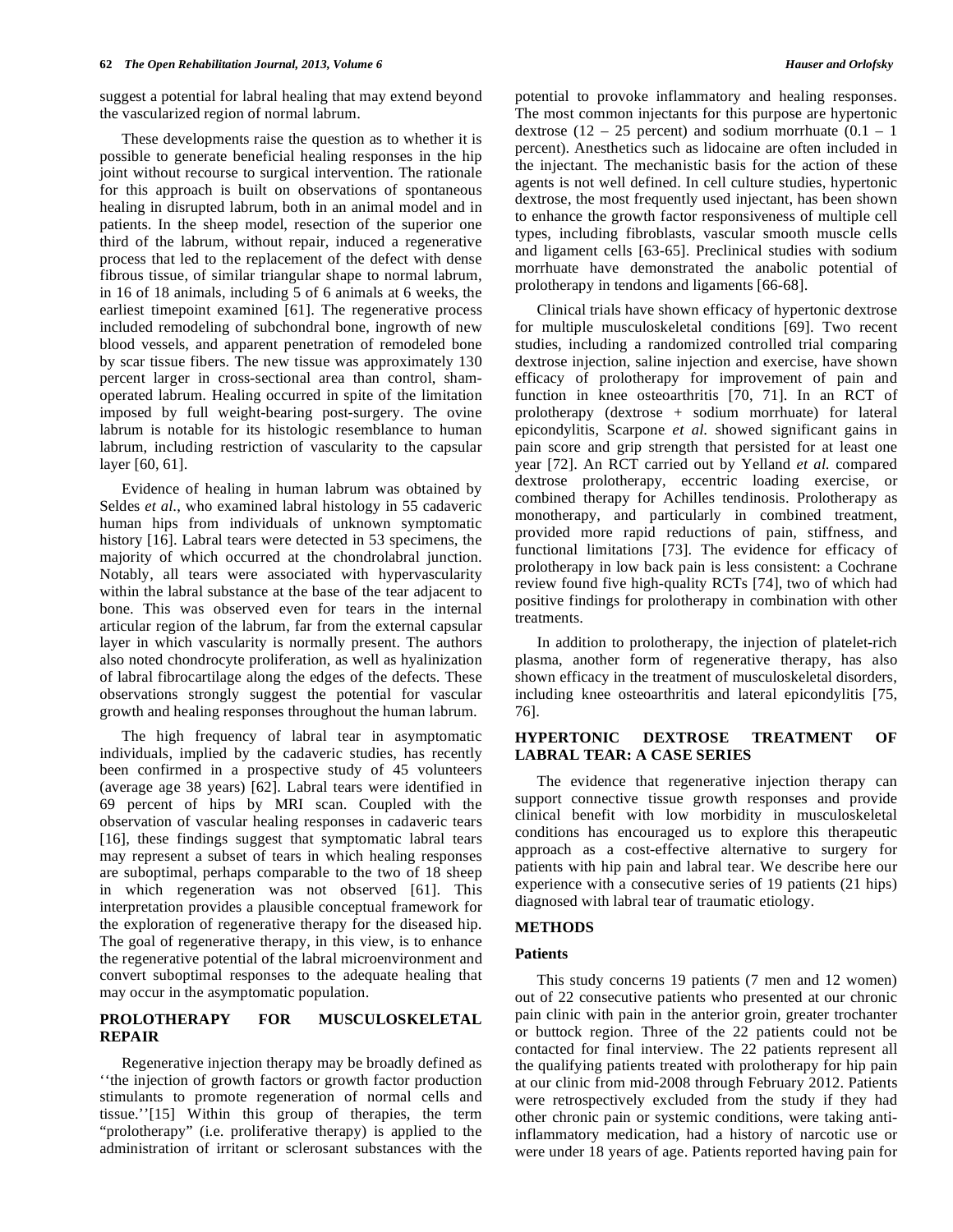#### *Regenerative Injection Therapy (Prolotherapy) for Hip Labrum Lesions The Open Rehabilitation Journal, 2013, Volume 6* **63**

a mean of 26 months prior to visit. All had failed conservative management with physical therapy and exercise. At physical exam, all patients had a positive McCarthy sign and/or a positive internal rotation load/grind test. Labral tear was confirmed by MRI or MRA in 15 out of 21 hips. Six patients chose to forego imaging due to financial concerns. The average age of the patients was  $50.9$  ( $19 - 84$ ) years. Patient characteristics are summarized in Table **1**. This study was conducted in accordance with the guidelines of the Declaration of Helsinki.

# **Table 1. Patient Characteristics**

| <b>Variable</b>                    | Mean $\pm$ SD |
|------------------------------------|---------------|
| Age (years)                        | $50.9 + 17.1$ |
| Female (%)                         | 63            |
| Duration of pain (months)          | $25.7 + 29.1$ |
| MRI/MRA performed (%)              | 71            |
| Surgery previously recommended (%) | 63            |
| Number of treatments               | $4.7 \pm 1.9$ |
| Duration of treatments (months)    | $11.9 + 7.0$  |
| Time since last treatment (months) | $9.9 + 8.9$   |

#### **Intervention**

 For dextrose prolotherapy, the area to be treated was anesthetized with 5% lidocaine cream and cleaned with hydrogen peroxide and Chloraprep. In all cases, the injectant contained 15% Dextrose, 0.1% Procaine, 10% Sarapin and 2 IU human growth hormone (hGH). Sarapin, a pitcher plant extract, is included in almost all prolotherapy injectants in our clinic due to its long history of reported favorable effects for chronic pain [77, 78]. hGH has reported stimulatory effects on chondrocytes that may facilitate joint healing [79- 81], and we routinely include it in prolotherapy injectants for conditions involving cartilaginous or fibrocartilaginous tissue. Hip joints were injected with a total of 50 cc at 38 locations around the hip, including the greater trochanter, intertrochanteric crest, neck of femur, and dorsal ischium. Injected areas included the bony attachments of the ischiofemoral and iliofemoral ligaments, tensor fascia lata, gluteus medius, piriformis, gemellus superior, quadratus femoris, obturator internus, gemellus inferior, and vastus lateralis. The mean number of prolotherapy sessions was 4.8  $(1 - 8)$ . The duration of the treatment period was  $3 - 24$ months (mean 11.9).

# **Clinical Outcomes**

 At final interview, a questionnaire was administered in which patients used a  $0 - 10$  rating scale  $(0 = no \,\text{pain}; 10 =$ crippling/severe pain) to assess pre-treatment and posttreatment pain intensity (at rest, during normal activity and during exercise). Patients also used  $0 - 10$  rating scales to assess stiffness ( $0 = no$  stiffness;  $10 =$  extremely stiff), range of motion  $(0 = normal motion; 10 = no motion)$ , and crunching ( $0 =$  no crunching;  $10 =$  extreme crunching with even slight movement). Multiple choice questions were used to assess pre- and post-treatment ability to walk distances

and ability to exercise. For walking distance, patients chose between the following intervals:  $<$  50 ft; 50 ft - 1 block; 1 block - 0.5 mi; 0.5 mi - 1 mi; no restriction. For exercise ability, patients selected one of five options: no compromise ('able to exercise as much as I want'); mild compromise ('able to exercise greater than 60 minutes, but not as much as desired'); moderate compromise ('able to exercise 30 - 60 minutes'); severe compromise ('able to exercise 0 - 30 minutes'); total compromise ('unable to exercise'). Patients were also asked how many pills they took for their condition pre- and post-treatment.

#### **Statistical Analysis**

 The distributions for baseline values were non-normal by Shapiro-Wilk test. Post-treatment and pre-treatment values were compared by Wilcoxon two-tailed signed rank test. Differences with *p* values < 0.05 were considered significant.

# **RESULTS**

 Patient-reported outcomes were obtained at a mean of 12 months after completion of treatment (range  $0 - 60$  months). Significant reductions ( $p < 0.001$ ) were observed in pain ratings for pain at rest (mean  $\pm$  SD of 5.0  $\pm$  2.9 at baseline *vs*  $0.7 \pm 1.3$  post-treatment), pain during normal activity (6.8  $\pm$ 2.3 *vs*  $1.0 \pm 1.3$ ), and pain during exercise  $(7.5 \pm 2.8 \text{ vs } 1.3 \pm 1.3 \text{ s})$ 1.7) (Fig. **2**). Pain ratings in these three categories were reduced to 13%, 15% and 18% of their baseline values, respectively. All patients had reduced pain during normal activity and exercise, and 18 patients had reduced pain at rest. Although female patients presented with a significantly longer history of pain (Fig. **3A**), no significant gender difference was observed for the response of pain to treatment (Fig. **3B**). Pain reduction did not show any dependence on the interval between treatment completion and patient report (Fig. **4**). For stiffness, range of motion, crunching and pill consumption, only patients with non-zero baseline values were analyzed. All patients had non-zero baseline for at least one of these categories, and all but six had non-zero baseline for at least two categories. With the exception of two patients who reported no gain for range of motion, all patients with non-zero baseline for these categories experienced gain. For stiffness, range of motion and crunching, baseline *vs* post-treatment ratings were, respectively,  $5.6 \pm 2.6$  *vs*  $2.0 \pm 1.8$  ( $p = 0.01$ );  $6.4 \pm 2.2$  *vs*  $1.9 \pm 2.1$  (p = 0.0016);  $4.5 \pm 2.0$  *vs*  $0.63 \pm 0.92$  (p = 0.01) (Fig. **2**). Notably, daily pill consumption for alleviation of symptoms, the most objective of our patient-reported outcomes, was completely eliminated: none of the 11 patients who reported pill use before treatment reported any pill use post-treatment (p = 0.0036) (Fig. **2**). No patient reported an adverse result (increased rating) for any outcome. Patient-reported scores are summarized in Table **2**.

 Patients reported gains in functionality following treatment. All patients who reported walking limitations at baseline experienced improved walking distance. Six of 19 patients (32%) reported inability to walk more than 1 block pre-treatment, while after treatment all patients could walk 0.5 miles and 16 of 19 (84%) reported no limit to walking (Fig. **5**). Eighteen of 19 patients with compromised ability to exercise at baseline reported improved ability to exercise post-treatment. Six of 19 patients (32%) reported a complete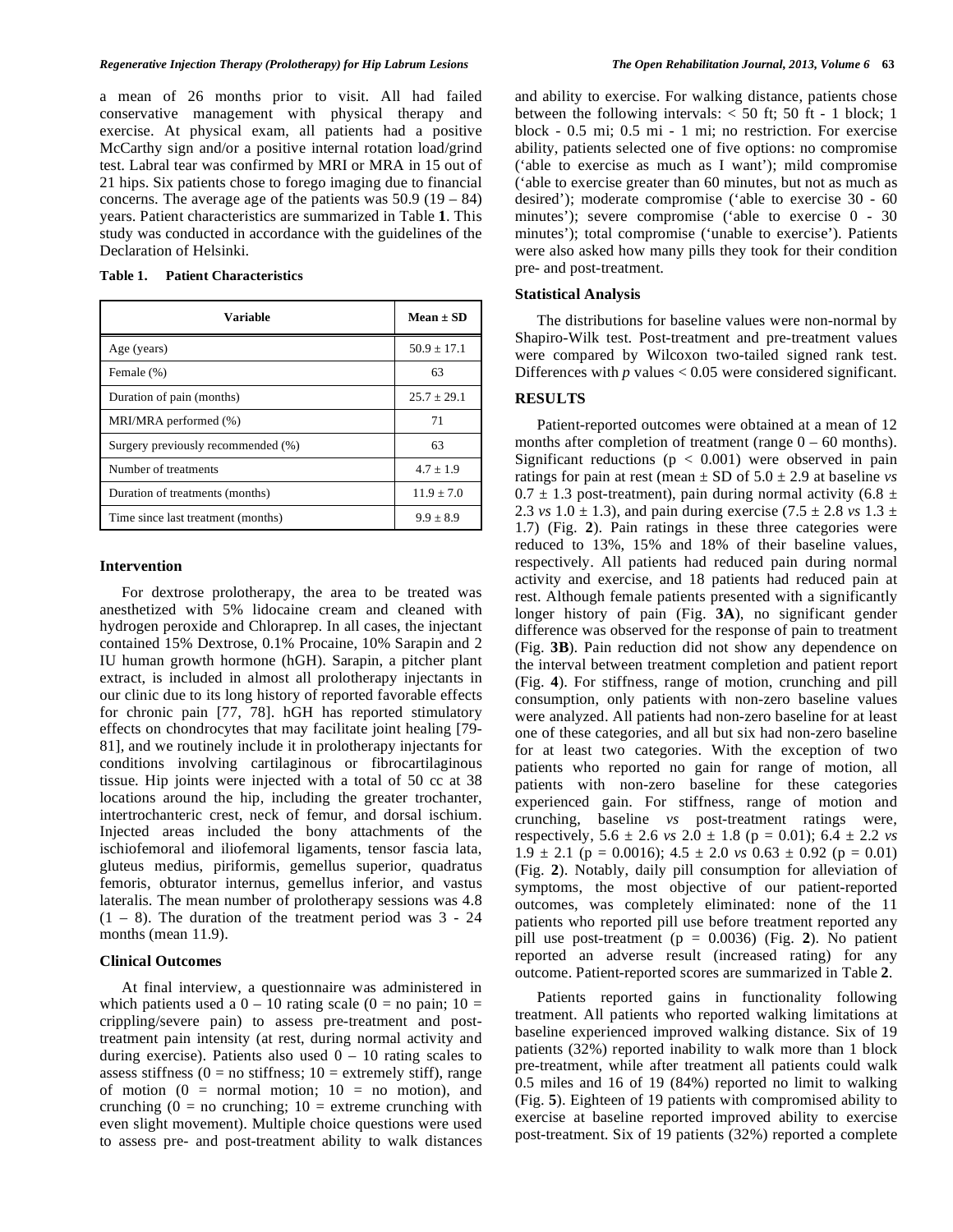

Fig. (2). Patient-reported quantitative outcomes. Patients reported pain, stiffness, range of motion (ROM) and crunching on a  $0 - 10$  rating scale. For consumption of medications, the ordinate represents the number of daily pills taken. For pain reports,  $n = 21$  hips (19 patients). For stiffness, ROM, crunching and medications, only reports with non-zero baseline values were analyzed, the numbers of which are indicated above the bars. \*  $p \le 0.01$ , \*\*  $p \le 0.0001$  by Wilcoxon signed-rank test.



**Fig. (3).** Gender differences in pain experience and treatment. (**A**) Gender comparison for duration of pain prior to treatment and number of treatments. \* p = 0.016. (**B**) Gender comparison for response of pain to treatment. For each of the three pain categories, the left two bars represent baseline values for patient rating of pain, and the right two bars represent corresponding values after treatment.

inability to exercise before treatment, and none were capable of unrestricted exercise. After treatment, no patient reported complete compromise and 8 of 19 (42%) regained capacity for unlimited exercise (Fig. **5**). No adverse outcomes were reported for functionality.

 To estimate the frequency with which patients experienced complete relief from a symptom, we combined all the categories on the questionnaire and observed a total of 136 patient reports of a symptom (i.e. a non-zero value or a degree of functional limitation) at baseline. In 73 of these 136 instances (54%), patients reported complete relief (i.e. the best possible score) post-treatment. Eighteen of 19 patients (95%) reported complete relief of at least one symptom, and the mean number of such reports per patient was 3.8. Eleven out of 19 patients (58%) reported that they discontinued treatment because they were pain-free (Fig. **6**).

## **DISCUSSION**

 This case series represents the first report of a prolotherapeutic approach to the treatment of labral pathology. The results of the study were encouraging, as all 19 patients reported pain reduction and all reported improvement in at least one of two functional categories. All patients expressed a positive view of their treatment on the questionnaire. Although we did not follow individual patients at multiple time points, improvements appeared to be stable during at least the first two years post-treatment, as judged by the lack of time dependence for pain reduction. The treatment was well tolerated and no adverse events were observed.

 This pilot study has several limitations. In the absence of controls, we cannot conclude that therapy was effective. In addition, we cannot distinguish among the potential effects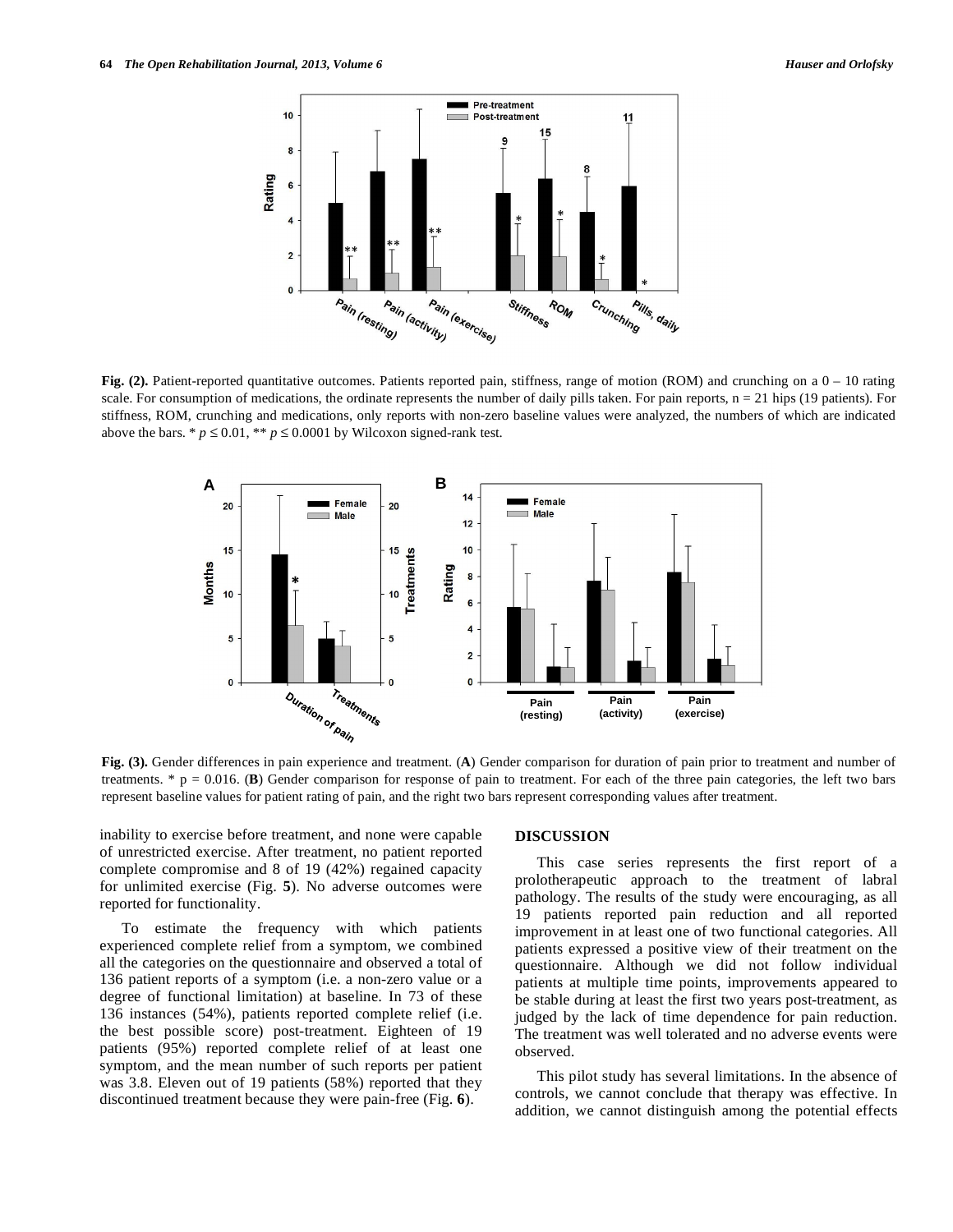

**Fig. (4).** Time-dependence of pain relief after treatment. A pain reduction index was calculated for each patient by subtracting the post-treatment from the pre-treatment value for each of the three pain categories, and then obtaining the mean of the three differences. The line on the scatter plot represents a least-squares linear regression.

**Table 2. Patient-Reported Symptom Scores at Baseline and Post-Treatment (1 - 10 Rating Scale).** 

|                              | <b>Baseline</b><br>$(Mean \pm SD)$ | <b>Post-Treatment</b><br>$(Mean \pm SD)$ | p Value<br>(Wilcoxon Test) |
|------------------------------|------------------------------------|------------------------------------------|----------------------------|
| Pain at rest                 | $5.0 \pm 2.9$                      | $0.7 + 1.3$                              | 0.0001                     |
| Pain during activity         | $6.8 + 2.3$                        | $1.0 + 1.3$                              | 0.0001                     |
| Pain during exercise         | $7.5 + 2.8$                        | $1.3 + 1.7$                              | 0.0001                     |
| Stiffness <sup>a</sup>       | $5.6 + 2.6$                        | $2.0 + 1.8$                              | 0.01 <sup>b</sup>          |
| Range of motion <sup>a</sup> | $6.4 + 2.2$                        | $1.9 + 2.1$                              | 0.0016                     |
| Crunching <sup>a</sup>       | $4.5 \pm 2.0$                      | $0.63 \pm 0.92$                          | 0.01 <sup>b</sup>          |

<sup>a</sup>Only patients with non-zero baseline values included. <sup>b</sup>Estimated from tables due to  $n < 12$ .

of the several agents injected (dextrose, sarapin, hGH), as well as the potential effects due to needling and fluid injection. It is also possible that some patient gains represent spontaneous improvement. However, the mean duration of symptoms prior to treatment was 24 months, and we observed no time dependence in symptomatic improvement, which for eight patients occurred in  $0 - 6$  months post-treatment. These findings suggest that much of the gain observed is the result of treatment. Additional limitations include the reliance on post-hoc questionnaires and the paucity of objective outcome measures. The complete absence of pain medication use after treatment provides a degree of objective confirmation of patient benefit. In addition, the expected confounding effect of post-hoc reporting is the exaggeration of gain by inflation of baseline values. However, our data are notable for the high frequency of posttreatment reports of complete symptomatic relief, rather than partial relief from high baseline values, suggesting that post-hoc reporting is not a major confounding factor in the study.

 Hypertonic dextrose potentially has multiple effects that may enhance labral healing, including the induction of growth factor production and proliferative responses [63-65], as well as the possible elicitation of inflammatory changes [82] that may promote angiogenic and healing responses. The nature of healing responses in the labrum is still poorly understood, but earlier studies suggest that considerable spontaneous healing occurs [16, 61], and that therapies that focus on amplifying and optimizing this spontaneous process may have merit. Given the poor efficacy of current conservative treatment of labral tear, and the risks, failure rate and expense associated with arthroscopy, regenerative therapy may be viewed as a potential adjunct to conservative management that deserves investigation, both in animal models of labral tear and in expanded and controlled clinical studies.

# **CONCLUSIONS**

 Earlier studies of the acetabular labrum indicate a potential for healing responses and provide a rationale for the investigation of regenerative injection therapy for labral



**Fig. (5).** Patient-reported functional outcomes. Patients chose from five possibilities to describe their maximum walking distance and the degree of compromise in their ability to exercise.  $n = 19$ .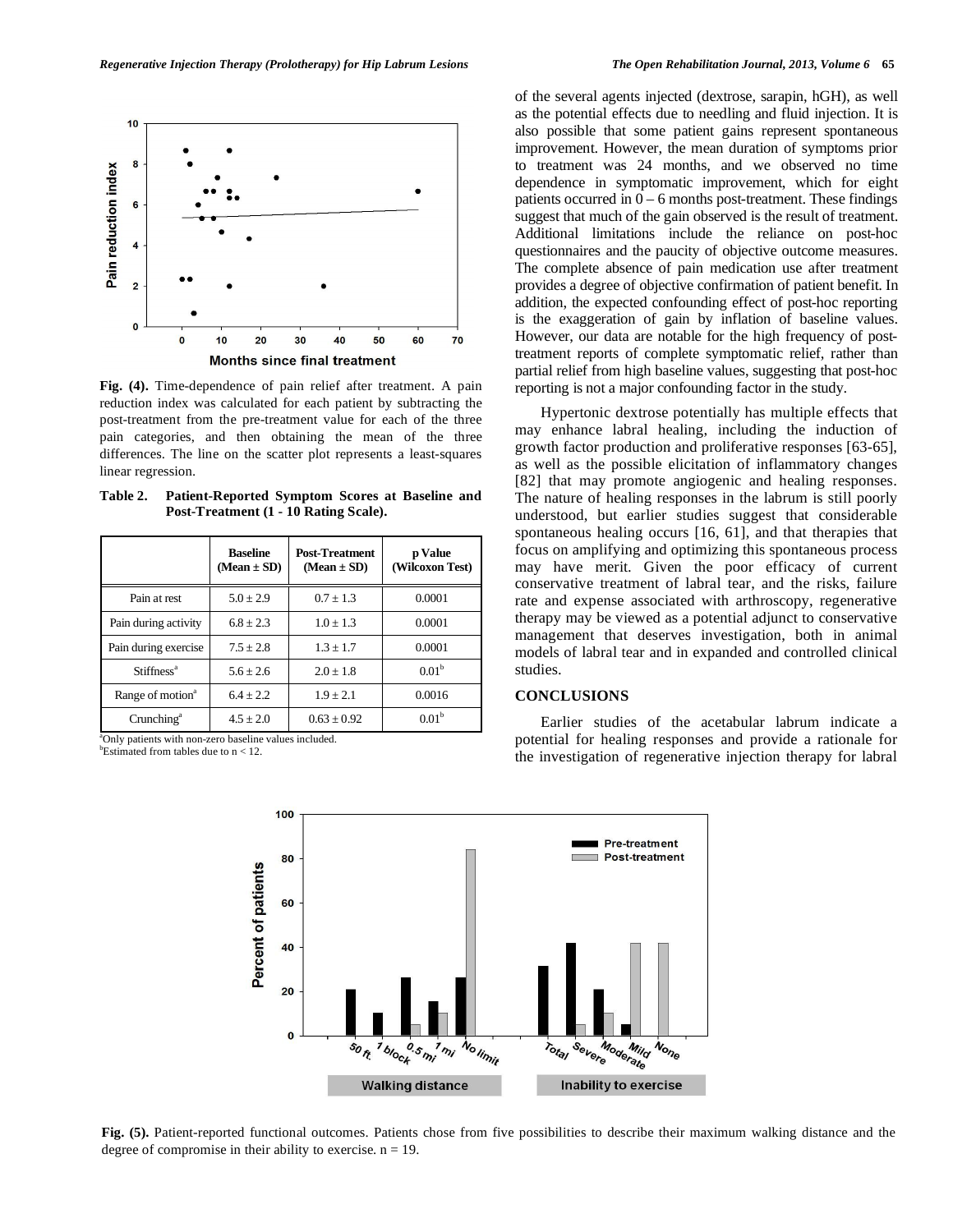tear. Our initial experience with hypertonic dextrose in patients with labral tear suggests that the procedure is safe and potentially efficacious. We observed substantial gains in pain relief and functionality in a large majority of patients.



**Fig. (6).** Reasons for discontinuing treatment. Results are reported as a percentage of total patients ( $n = 19$ ). 'Satisfied' patients reported satisfaction with treatment despite not achieving a painfree state.

# **AUTHORS' CONTRIBUTIONS**

 RAH conceived and executed the study, contributed data and edited the manuscript. AO contributed to analysis and interpretation of the data and wrote the manuscript.

#### **CONFLICT OF INTEREST**

 The authors confirm that this article content has no conflict of interest.

## **ACKNOWLEDGEMENTS**

Declared none.

#### **REFERENCES**

- [1] Delee JC, Farney WC. Incidence of injury in texas high-school football. Am J Sports Med 1992; 20: 575-80.
- [2] Lynch SA, Renstrom PAFH. Groin injuries in sport Treatment strategies. Sports Med 1999; 28: 137-44.
- [3] Gomez E, Delee JC, Farney WC. Incidence of injury in texas girls' high school basketball. Am J Sports Med 1996; 24:684-7.
- [4] Karlsson J, Sward L, Kalebo P, Thomee R. Chronic groin injuries in athletes - recommendations for treatment and rehabilitation. Sports Med 1994; 17: 141-8.
- [5] Renstrom P, Peterson L. Groin injuries in athletes. Br J Sports Med 1980; 14: 30-6.
- [6] Borowski LA, Yard EE, Fields SK, Comstock RD. The epidemiology of us high school basketball injuries, 2005-2007. Am J Sports Med 2008; 36: 2328-35.
- [7] Feeley BT, Powell JW, Muller MS, Barnes RP, Warren RF, Kelly BT. Hip injuries and labral tears in the national football league. Am J Sports Med 2008; 36: 2187-95.
- [8] Werner J, Hagglund M, Walden M, Ekstrand J. UEFA injury study: a prospective study of hip and groin injuries in professional football over seven consecutive seasons. Br J Sports Med 2009; 43: 1036- 40.
- [9] Narvani AA, Tsiridis E, Kendall S, Chaudhuri R, Thomas P. A preliminary report on prevalence of acetabular labrum tears in sports patients with groin pain. Knee Surg Sports Traumatol Arthrosc 2003; 11: 403-8.
- [10] McCarthy JC, Noble PC, Schuck MR, Wright J, Lee J. The role of labral lesions to development of early degenerative hip disease. Clin Orthop 2001; 393: 25-37.
- [11] Santori N, Villar RN. Acetabular labral tears: Result of arthroscopic partial limbectomy. Arthroscopy 2000; 16: 11-5.
- [12] Huang R., Yusi K, Carty F, Morrison W, Parvizi J. Labral Tears Seen in MRI: What is the Significance?. AAOS 2012 Annual Meeting 2012.
- [13] McCarthy J, Noble P, Aluisio FV, Schuck M, Wright J, Lee JA. Anatomy, pathologic features, and treatment of acetabular labral tears. Clin Orthop 2003; 406: 38-47.
- [14] Freehill MT, Safran MR. The labrum of the hip: Diagnosis and rationale for surgical correction. Clin Sports Med 2011; 30: 293- 315.
- [15] Reeves KD, Fullerton BD, Topol G. Evidence-based regenerative injection therapy a (Prolotherapy) in sports medicine. In: Seidenberg PH, Beutler PI, Eds. The Sports Medicine Resource Manual. Amsterdam: Elsevier 2008; pp. 611-9.
- [16] Seldes RM, Tan V, Hunt J, Katz M, Winiarsky R, Fitzgerald RH. Anatomy, histologic features, and vascularity of the adult acetabular labrum. Clin Orthop 2001; 382: 232-40.
- [17] Petersen W, Petersen F, Tillmann B. Structure and vascularization of the acetabular labrum with regard to the pathogenesis and healing of labral lesions. Arch Orthop Trauma Surg 2003; 123: 283-8.
- [18] McCarthy J, Noble P, Aluisio FV, Schuck M, Wright J, Lee JA. Anatomy, pathologic features, and treatment of acetabular labral tears. Clin Orthop 2003; 406: 38-47.
- [19] Kelly BT, Shapiro GS, Digiovanni CW, Buly RL, Potter HG, Hannafin JA. Vascularity of the hip labrum: A cadaveric investigation. Arthroscopy 2005; 21: 3-11.
- [20] Turker M, Kilicoglu O, Goksan B, Bilgic B. Vascularity and histology of fetal labrum and chondrolabral junction: its relevance to chondrolabral detachment tears. Knee Surg Sports Traumatol Arthrosc 2012; 20: 381-6.
- [21] Petersen W, Tillmann B. Age-related blood and lymph supply of the knee menisci - a cadaver study. Acta Orthop Scand 1995; 66: 308-12.
- [22] Tan V, Seldes RM, Katz MA, Freedhand AM, Klimkiewicz JJ, Fitzgerald RH, Jr. Contribution of acetabular labrum to articulating surface area and femoral head coverage in adult hip joints: an anatomic study in cadavera. Am J Orthop 2001; 30: 809-12.
- [23] Ferguson SJ, Bryant JT, Ito K. The material properties of the bovine acetabular labrum. J Orthop Res 2001; 19: 887-96.
- [24] Crawford MJ, Dy CJ, Alexander JW, *et al*. The 2007 Frank Stinchfield Award - The biomechanics of the hip labrum and the stability of the hip. Clin Orthop 2007; 465: 16-22.
- [25] Greaves LL, Gilbart MK, Yung AC, Kozlowski P, Wilson DR. Effect of acetabular labral tears, repair and resection on hip cartilage strain: A 7 T MR study. J Biomech 2010; 43: 858-63.
- [26] Ferguson SJ, Bryant JT, Ganz R, Ito K. An in vitro investigation of the acetabular labral seal in hip joint mechanics. J Biomech 2003; 36: 171-8.
- [27] Song Y, Ito H, Kourtis L, Safran MR, Carter DR, Giori NJ. Articular cartilage friction increases in hip joints after the removal of acetabular labrum. J Biomech 2012; 45: 524-30.
- [28] Kim YT, Azuma H. The nerve-endings of the acetabular labrum. Clin Orthop 1995; 320: 176-81.
- [29] Czerny C, Hofmann S, Neuhold A, et al. Lesions of the acetabular labrum: Accuracy of MR imaging and MR arthrography in detection and staging. Radiology 1996; 200: 225-30.
- [30] Chan YS, Lien LC, Hsu HL, et al. Evaluating hip labral tears using magnetic resonance arthrography: A prospective study comparing hip arthroscopy and magnetic resonance arthrography diagnosis. Arthroscopyy 2005; 21: 1250-6.
- [31] Toomayan GA, Holman WR, Major NM, Kozlowicz SM, Vail TP. Sensitivity of MR arthrography in the evaluation of acetabular labral tears. Am J Roentgenol 2006; 186: 449-53.
- [32] Freedman BA, Potter BK, Dinauer PA, Giuliani JR, Kuklo TR, Murphy KP. Prognostic value of magnetic resonance arthrography for Czerny stage II and III acetabular labral tears. Arthroscopy 2006; 22: 742-7.
- [33] Smith TO, Hilton G, Toms AP, Donell ST, Hing CB. The diagnostic accuracy of acetabular labral tears using magnetic resonance imaging and magnetic resonance arthrography: a metaanalysis. Eur Radiol 2011; 21: 863-74.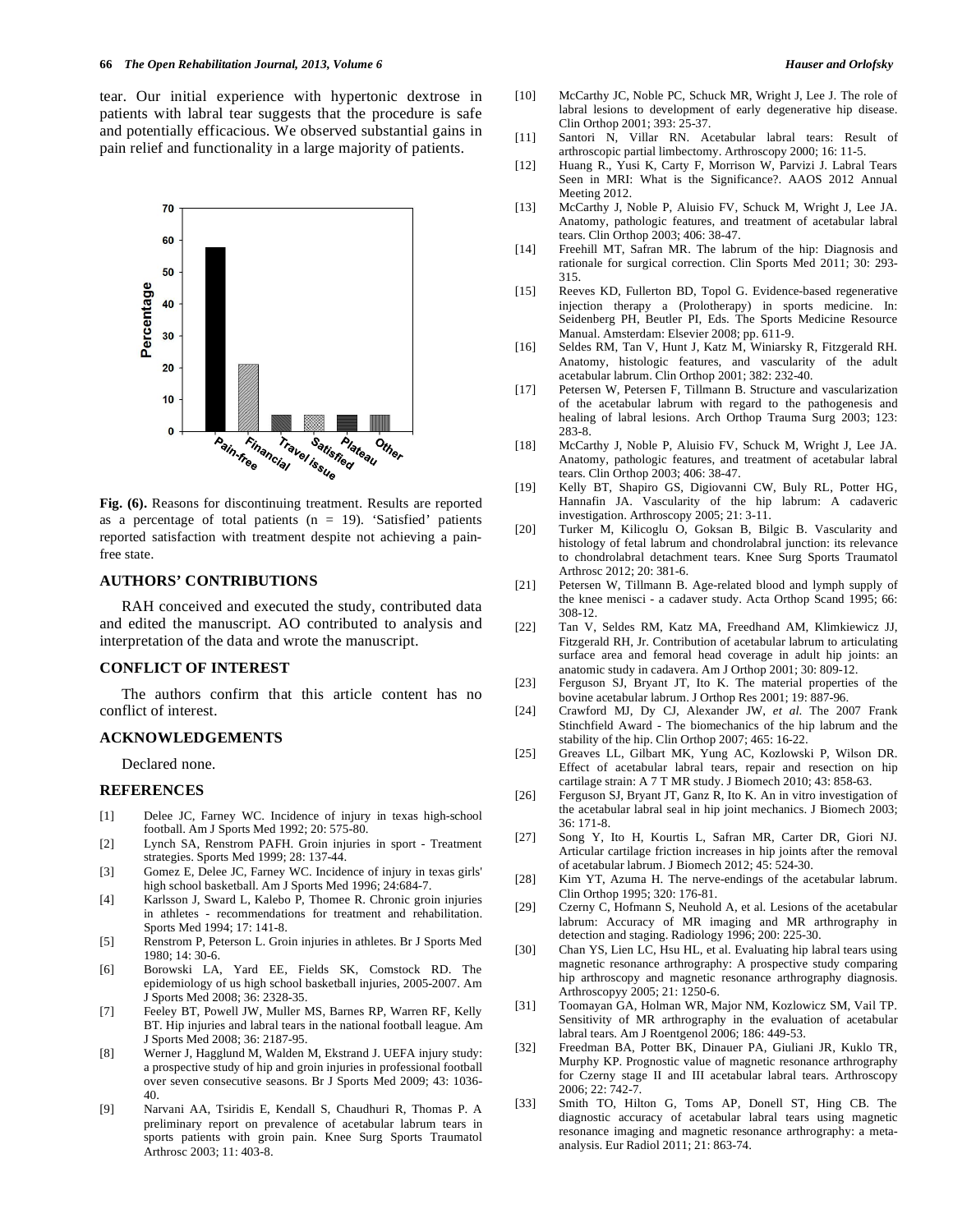- [34] McGuire CM, MacMahon P, Byrne DP, Kavanagh E, Mulhall KJ. Diagnostic accuracy of magnetic resonance imaging and magnetic resonance arthrography of the hip is dependent on specialist training of the radiologist. Skeletal Radiol 2012; 41: 659-65.
- [35] Studler U, Kalberer F, Leunig M, et al. MR Arthrography of the hip: Differentiation between an anterior sublabral recess as a normal variant and a labral tear. Radiology 2008; 249: 947-54.
- [36] Giaconi JC, Link TM, Vail TP, et al. Morbidity of direct MR arthrography. Am J Roentgenol 2011; 196: 868-74.
- [37] Yamamoto Y, Tonotsuka H, Ueda T, Hamada Y. Usefulness of radial contrast-enhanced computed tomography for the diagnosis of acetabular labrum injury. Arthroscopy 2007; 23: 1290-4.
- [38] Perdikakis E, Karachalios T, Katonis P, Karantanas A. Comparison of MR-arthrography and MDCT-arthrography for detection of labral and articular cartilage hip pathology. Skeletal Radiol 2011; 40: 1441-7.
- [39] Deshmukh AJ, Thakur RR, Goyal A, Klein DA, Ranawat AS, Rodriguez JA. Accuracy of diagnostic injection in differentiating source of atypical hip pain. J Arthroplasty 2010; 25: 129-33.
- [40] Pateder DB, Hungerford MW. Use of fluoroscopically guided intraarticular hip injection in differentiating the pain source in concomitant hip and lumbar spine arthritis. Am J Orthop 2007; 36: 591-3.
- [41] Faraj AA, Kumaraguru P, Kosygan K. Intra-articular bupivacaine hip injection in differentiation of coxarthrosis from referred thigh pain: a 10 year study. Acta Orthop Belg 2003; 69: 518-21.
- [42] Burnett RSJ, Della Rocca GJ, Prather H, Curry M, Maloney WJ, Clohisy JC. Clinical presentation of patients with tears of the acetabular labrum. J Bone Joint Surg 2006; 88A: 1448-57.
- [43] Fitzgerald RH. Acetabular labrum tears diagnosis and treatment. Clin Orthop 1995;311: 60-8.
- [44] Schmerl M, Pollard H, Hoskins W. Labral injuries of the hip: a review of diagnosis and management. J Manipulative Physiol Ther 2005; 28: 632.
- [45] Kelly BT, Weiland DE, Schenker ML, Philippon MJ. Arthroscopic labral repair in the hip: Surgical technique and review of the literature. Arthroscopy 2005; 21: 1496-1504.
- [46] Murphy KP, Ross AE, Javernick MA, Lehman RA. Repair of the adult acetabular labrum. Arthroscopy 2006; 22(5): 567.e1-3.
- [47] Philippon MJ, Stubbs AJ, Schenker ML, Maxwell RB, Ganz R, Leunig M. Arthroscopic management of femoroacetabular impingement - Osteoplasty technique and literature review. Am J Sports Med 2007; 35: 1571-80.
- [48] Lage LA, Patel JV, Villar RN. The acetabular labral tear: An arthroscopic classification. Arthroscopy 1996; 12: 269-72.
- [49] Schilders E, Dimitrakopoulou A, Bismil Q, Marchant P, Cooke C. Arthroscopic treatment of labral tears in femoroacetabular impingement a comparative study of refixation and resection with a minimum two-year follow-up. J Bone Joint Surg 2011; 93B:1027- 32.
- [50] Tibor LM, Leunig M. Labral resection or preservation during fai treatment? a systematic review. HSS J 2012; 8: 225-9.
- [51] Larson CM, Giveans MR, Stone RM. Arthroscopic debridement versus refixation of the acetabular labrum associated with femoroacetabular impingement mean 3.5-year follow-up. Am J Sports Med 2012; 40: 1015-21.
- [52] Shindle MK, Voos JE, Nho SI, Heyworth BE, Kelly BT. Arthroscopic management of labral tears in the hip. J Bone Joint Surg 2008; 90A: 2-19.
- [53] Farjo LA, Glick JM, Sampson TG. Hip arthroscopy for acetabular labral tears. Arthroscopy 1999; 15: 132-7.
- [54] Laude F, Sariali E, Nogier A. Femoroacetabular impingement treatment using arthroscopy and anterior approach. Clin Orthop 2009; 467: 747-52.
- [55] Clarke MT, Arora A, Villar RN. Hip arthroscopy: Complications in 1054 cases. Clin Orthop 2003; 406: 84-8.
- [56] Papavasiliou AVBNV. Complications of arthroscopic surgery of the hip . Bone Joint Res 2012; 1: 131-44.
- [57] Kowalczuk M, Bhandari M, Farrokhyar F, et al. Complications following hip arthroscopy: a systematic review and meta-analysis. Knee Surg Sports Traumatol Arthrosc 2012 [EPub ahead of Print].
- [58] Badylak JS, Keene JS. Do iatrogenic punctures of the labrum affect the clinical results of hip arthroscopy? Arthroscopy 2011; 27: 761- 7.
- [59] Ilizaturri VM, Camacho-Galindo J, Ugalde HG, Ramirez ANE. Cartilage injury caused by hip scope [abstract]. Arthroscopy 2012; 28: e50-1.
- [60] Philippon MJ, Arnoczky SP, Torrie A. Arthroscopic repair of the acetabular labrum: A histologic assessment of healing in an ovine model. Arthroscopy 2007; 23: 376-80.
- [61] Miozzari HH, Clark JM, Jacob HAC, von Rechenberg B, Notzli HP. Effects of removal of the acetabular labrum in a sheep hip model. Osteoarthr Cartil 2004; 12: 419-30.
- [62] Register B, Pennock AT, Philippon MJ, et al. Prevalence of hip pathology in asymptomatic subjects: An MRI prospective investigation [abstract]. AAOS 2012 Annual Meeting #664, 2012.
- [63] Fukuda K, Kawata S, Inui Y, et al. High concentration of glucose increases mitogenic responsiveness to heparin-binding epidermal growth factor-like growth factor in rat vascular smooth muscle cells. Arterioscler Thromb Vasc Biol 1997; 17: 1962-8.
- [64] Ohgi S, Johnson PW. Glucose modulates growth of gingival fibroblasts and periodontal ligament cells: Correlation with expression of basic fibroblast growth factor. J Periodontal Res 1996; 31: 579-88.
- [65] Pugliese G, Pricci F, Locuratolo N, et al. Increased activity of the insulin-like growth factor system in mesangial cells cultured in high glucose conditions. Relation to glucose-enhanced extracellular matrix production. Diabetologia 1996; 39: 775-84.
- [66] Liu YK, Tipton CM, Matthes RD, Bedford TG, Maynard JA, Walmer HC. An in situ study of the influence of a sclerosing solution in rabbit medial collateral ligaments and its junction strength. Connect Tissue Res 1983; 11: 95-102.
- [67] Maynard JA, Pedrini VA, Pedrinimille A, Romanus B, Ohlerking F. Morphological and biochemical effects of sodium morrhuate on tendons. J Orthop Res 1985; 3: 236-48.
- [68] Aneja A, Karas SG, Weinhold PS, Afshari HM, Dahners LE. Suture plication, thermal shrinkage, and sclerosing agents - Effects on rat patellar tendon length and biomechanical strength. Am J Sports Med 2005; 33: 1729-34.
- [69] Rabago D, Best TM, Beamsley M, Patterson J. A systematic review of prolotherapy for chronic musculoskeletal pain. Clin J Sport Med 2005; 15: 376-80.
- [70] Rabago D, Patterson JJ, Mundt M, et al. Dextrose prolotherapy for knee osteoarthritis: a randomized controlled trial. Ann Fam Med 2013; 11: 229-37.
- [71] Rabago D, Zgierska A, Fortney L, et al. Hypertonic dextrose injections (prolotherapy) for knee osteoarthritis: results of a singlearm uncontrolled study with 1-year follow-up. J Altern Complement Med 2012; 18: 408-14.
- [72] Scarpone M, Rabago DP, Zgierska A, Arbogast G, Snell E. The efficacy of prolotherapy for lateral epicondylosis: A pilot study. Clin J Sport Med 2008; 18: 248-54.
- [73] Yelland MJ, Sweeting KR, Lyftogt JA, Shu KN, Scuffham PA, Evans KA. Prolotherapy injections and eccentric loading exercises for painful Achilles tendinosis: a randomised trial. Br J Sports Med 2011; 45: 421-8.
- [74] Dagenais S, Yelland MJ, Del Mar C, Schoene ML. Prolotherapy injections for chronic low-back pain. Cochrane Database of Systematic Reviews 2007; (2): CD004059.
- [75] Taylor DW, Petrera M, Hendry M, Theodoropoulos JS. A systematic review of the use of platelet-rich plasma in sports medicine as a new treatment for tendon and ligament injuries. Clin J Sport Med 2011; 21: 344-52.
- [76] Steinert AF, Middleton KK, Araujo PH, Fu FH. Platelet-rich plasma in orthopaedic surgery and sports medicine: pearls, pitfalls, and new trends in research. Oper Tech Orthop 2012; 22: 91-103.
- [77] Manchikanti L, Pampati V, Fellows B, Bakhit CE. The diagnostic validity and therapeutic value of lumbar facet joint nerve blocks with or without adjuvant agents. Curr Rev Pain 2000; 4: 337-44.
- [78] Manchikanti L, Pampati V, Rivera JJ, Beyer C, Damron KS, Barnhill RC. Caudal epidural injections with sarapin or steroids in chronic low back pain. Pain Physician 2001; 4: 322-35.
- [79] Chrisman OD. The effect of growth hormone on established cartilage lesions. A presidential address to the Association of Bone and Joint Surgeons, 1974. Clin Orthop Relat Res 1975: 232-8.
- [80] Smith RL, Palathumpat MV, Ku CW, Hintz RL. Growth-hormone stimulates insulin-like growth factor-i actions on adult articular chondrocytes. J Orthop Res 1989; 7: 198-207.